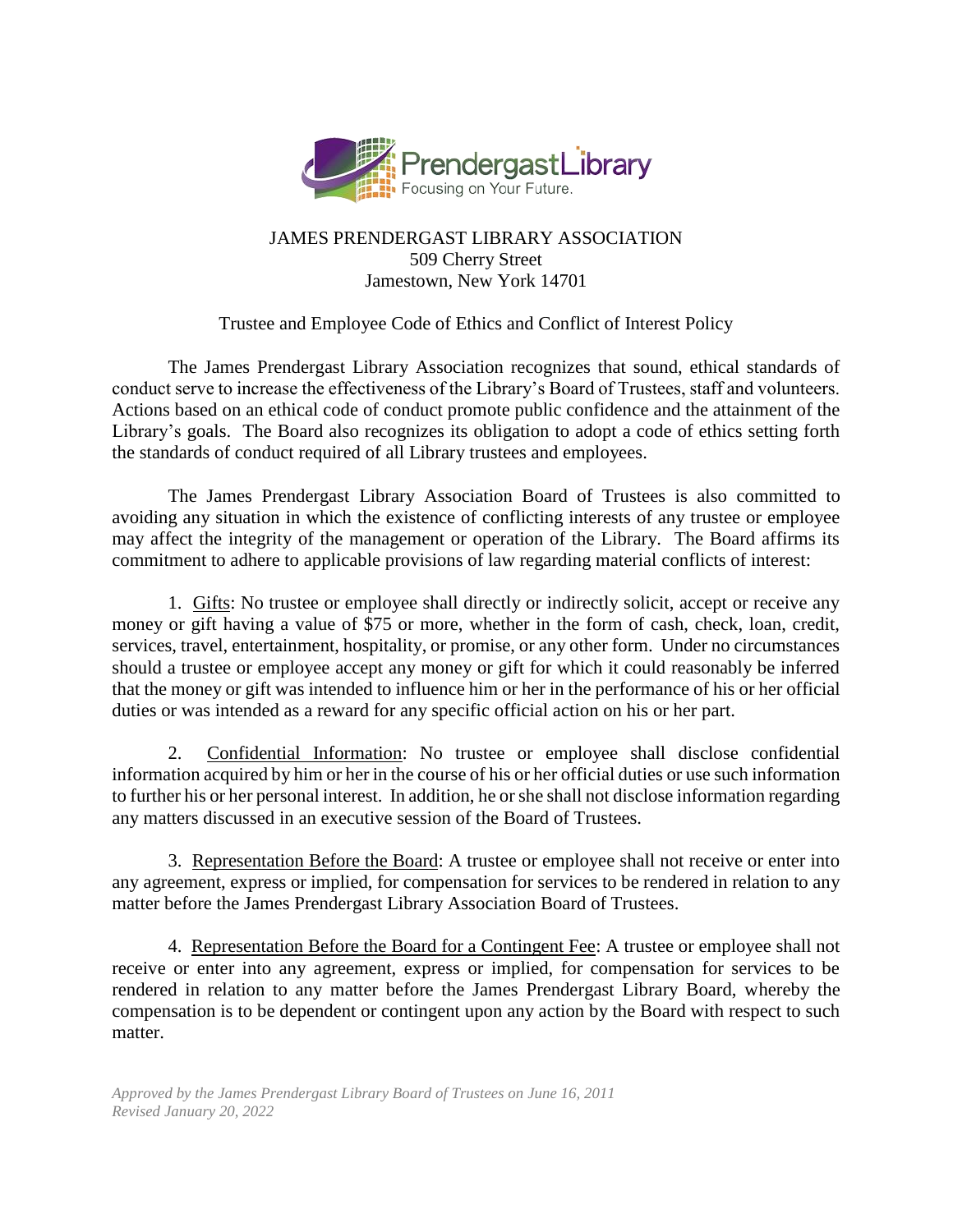5. Disclosure of Interest in Matters before the Board: Any trustee or employee, whether paid or unpaid who participates in the discussion or gives official opinion to the Board on any matter before the Board shall publicly disclose on the official record the nature and extent of any direct or indirect financial or other private interest he or she has in such matter. The term "interest" means a pecuniary or material benefit accruing to a trustee or employee.

6. Disclosure of Interests in Contracts: To the extent known, any trustee or employee of the Library who has, or will have, or subsequently acquires any interest in any contract with the Library shall publicly disclose the nature and extent of such interest in writing to the Library Director as soon as he or she has knowledge of such actual or prospective interest.

7. Investments in Conflict with Official Duties: No trustee or employee of the Library shall invest or hold any investment directly or indirectly in any financial, business, commercial or private transaction that creates a conflict with his or her official duties.

8. Certain Real Property Interests Prohibited: No trustee or employee of the Library who has an interest in any property, either individually or as a trustee or employee of a corporation or partnership, shall participate in the acquisition or plan for acquisition of said property or any property adjacent to said property by the Library. The term "participate" shall include the promotion of the site as well as the negotiation of the terms of the acquisition.

9. Prohibited Conflicts of Interest: No trustee or employee shall have an interest in any contract between the Library and a corporation or partnership of which he or she is a director or employee if that Library trustee or employee has the power to negotiate, prepare, authorize or approve the contract or authorize or approve payment there-under, audit bills or claims under contract, or appoint a trustee or employee who has any of the powers or duties set forth above. No chief fiscal officer, treasurer or his or her deputy or employee shall have an interest in a bank or trust company designated as a depository paying agent, registration or for investment of Library funds of which he or she is a director or employee. The provisions of this section will not be construed to preclude the payment of lawful compensation and necessary expenses of any trustee or employee in one or more positions of public employment, the holding of which is not prohibited by law.

10. Nepotism Prohibited: No person employed by the library shall hire, supervise, evaluate, promote, review or discipline any other employee who is a member of his or her family. In the event that marriage, promotion, or reorganization results in a situation not in compliance with this policy, reassignment or transfer will be effected if possible.

11. Private Employment: No trustee or employee of the Library shall engage in, solicit, negotiate for or promise to accept private employment or render services to private interests when such employment or service creates a conflict with or impairs the proper discharge of his or her official duties.

*Approved by the James Prendergast Library Board of Trustees on June 16, 2011*  12. Use of Library Property: No trustee or employee shall use or permit the use of property,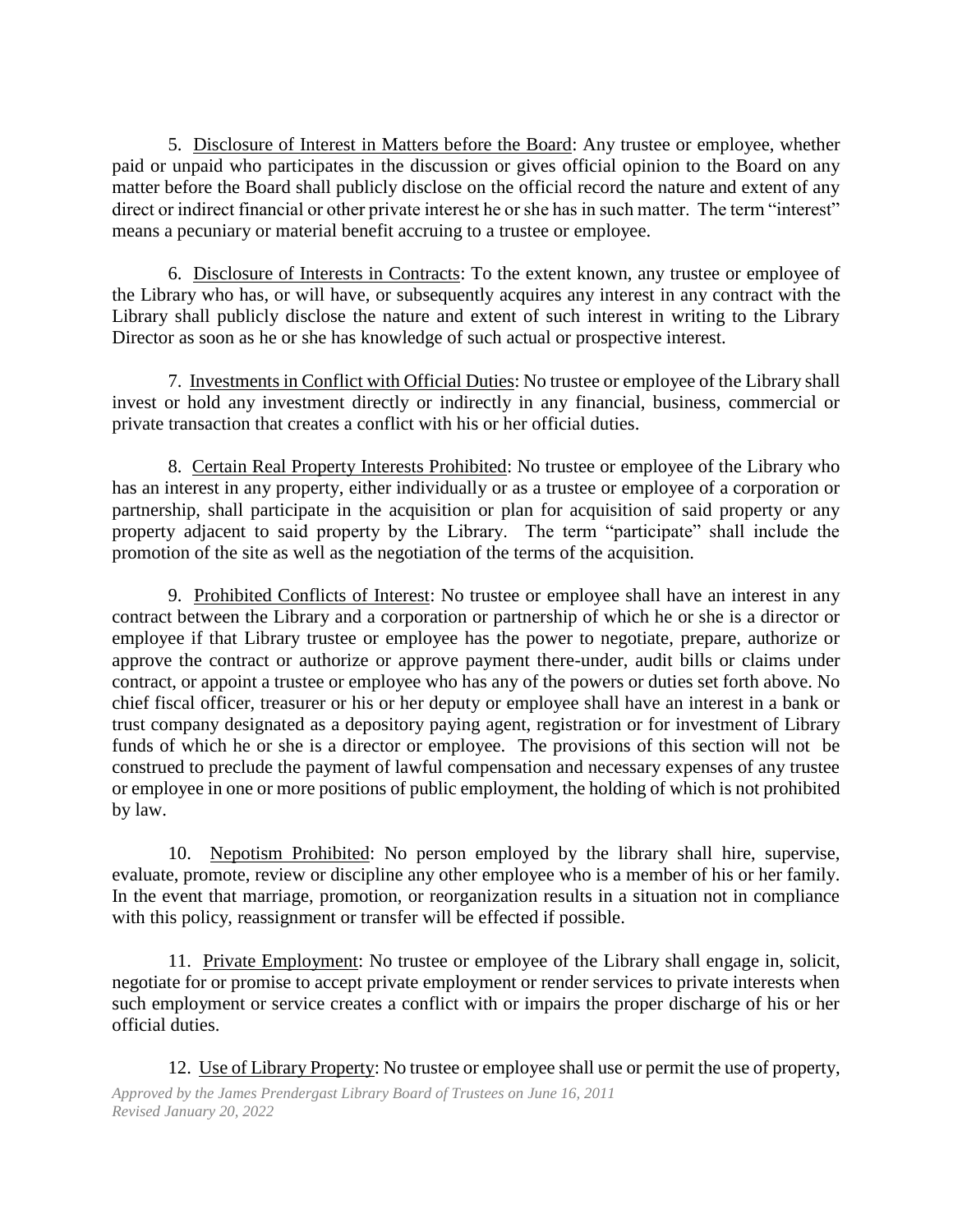owned or leased to the library, for anything other than official purposes or for activities not otherwise officially approved by the Library's Board of Trustees.

13. Duty to Disqualify: It is incumbent upon any trustee or employee, whether paid or unpaid, to disqualify or recuse him or herself immediately whenever the appearance of a conflict of interest exists.

14. Duty to Report Conflicts of Interest: In the event that any trustee or employee knows of or perceives a direct or indirect conflict of interest, he or she shall report it to the Library's Board of Trustees.

15. Duty to Report Violations of this Policy: Any trustee or employee or any member of the public noting or suspecting a violation of this policy is encouraged to report the matter, either in confidence or in public, to the Library Board of Trustees.

# *Distribution of the James Prendergast Library Association Trustee and Employee Code of Ethics and Conflict of Interest Policy*

The James Prendergast Library Board of Trustees shall provide a copy of the Trustee and Employee Code of Ethics and Conflict of Interest policy to be distributed to every Trustee and employee. Each Trustee and employee elected or appointed thereafter shall be furnished a copy before entering upon the duties of his or her office or employment.

#### *Penalties*

A Library trustee or employee who shall knowingly and intentionally violate any of the provision of this Code of Ethics and Conflict of Interest Policy may be subject to disciplinary action up to and including suspension and/or dismissal.

*This policy was approved by the James Prendergast Library Association Board of Trustees at their meeting of June 16, 2011.*